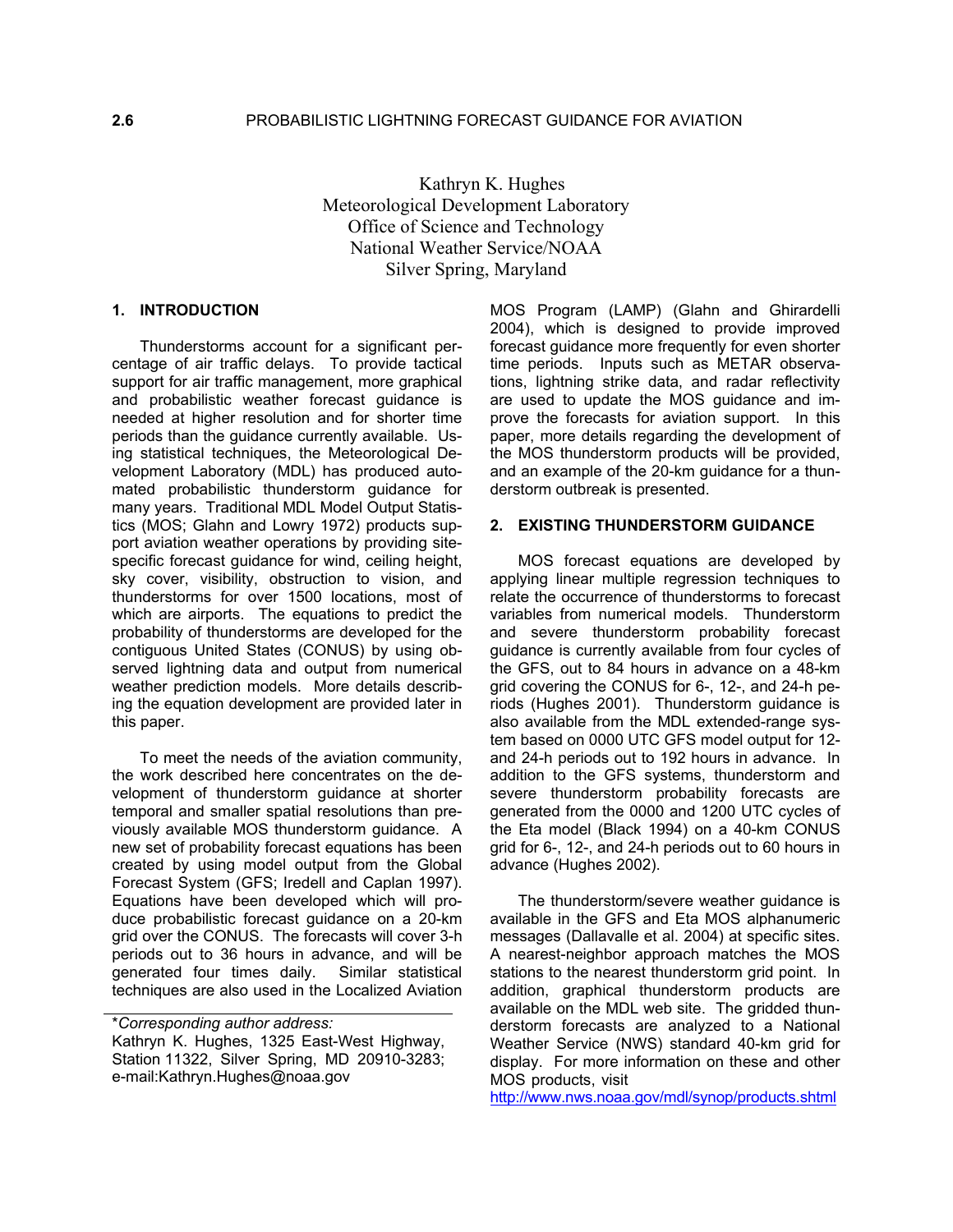# **3. DEVELOPMENT OF 20-KM GFS-BASED THUNDERSTORM GUIDANCE**

#### 3.1 *Definition of the Thunderstorm Predictand*

A thunderstorm is defined as the occurrence of one or more cloud-to-ground lightning strikes during the defined period. Observations of cloudto-ground lightning data from the National Lightning Detection Network (NLDN; Cummins et al. 1994) are used to define thunderstorm events for the MOS system. Nine years of NLDN data, from January 1995 through December 2003, were available for the creation of the predictand data. Each lightning strike observation was assigned to a cell on a 20-km Lambert Conformal grid of 301x225 cells (Fig. 1). The original 20-km grid was then trimmed to an area within 25 km of the CONUS where the coverage of the strike data was reliable. Areas defined as marine zones by the NWS were also included. All strikes for a given hour within a grid box were added up and assigned to the center of that grid box. Hours with no reports of lightning were considered nonthunderstorm events. It was assumed that there were no missing cases of thunderstorms. The hourly thunderstorm reports were then summed for eight 3-h periods, 0000-0300, 0300-0600, 0600-0900 …2100-0000 UTC.

#### 3.2 *Lightning Relative Frequencies*

Relative frequencies of lightning, generated from cloud-to-ground lightning observations, are made available to the statistical forecast system as potential predictors. The relative frequencies are also valuable as a tool for comparing the accuracy of the forecast guidance to forecasts based on climate. Nine years of cloud-to-ground lightning reports (January 1995–December 2003) were included to develop monthly lightning climatologies for the CONUS for 3-h time periods Figure 2 is a sample of the 3-h relative frequencies for July, valid for the period from 2100–0000 UTC. At a resolution of 20 km over this 3-h time period in July, lightning is not expected more than 10% of the time for most of the CONUS. However, there are areas over Florida and the Southwest where the relative frequencies approach 50%.



**Figure 1***.* Grids used for the 20-km GFS MOS thunderstorm development. The trimmed area around the CONUS shows the portion of the grid used in the development.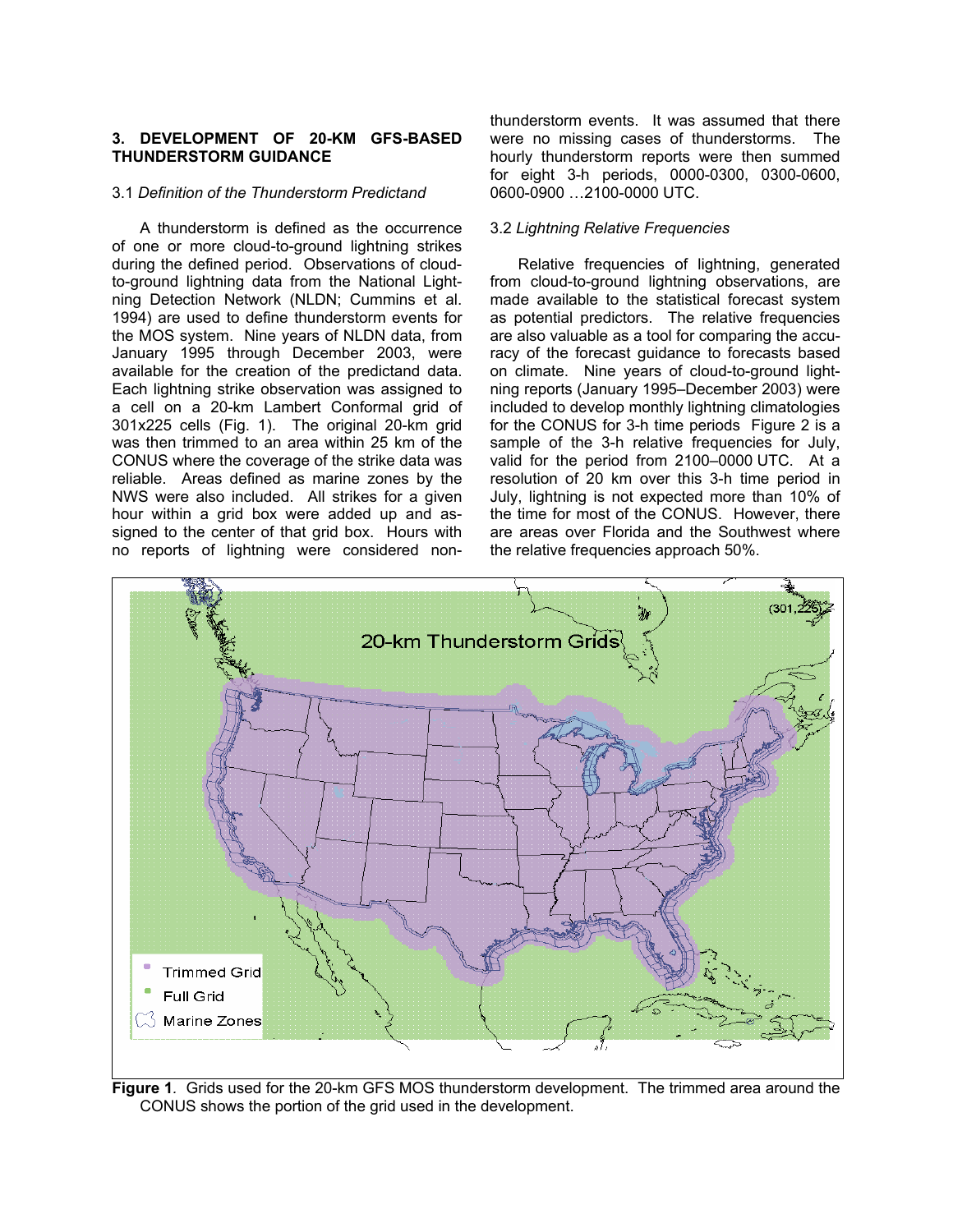

**Figure 2**. July cloud-to-ground lightning monthly relative frequencies for the period 2100 – 0000 UTC.

#### 3.3 *Seasonal Stratification and Sample Size*

MOS thunderstorm equations were developed for spring (March 16–June 30), summer (July 1 - October 15), and cool (October 16 – March 15) seasons. A little more than 5 years of GFS model data, October 1998 through December 2003, and monthly relative frequecies derived from 9 years of lightning observations, were available to develop the equations. Separate forecast equations were developed for each projection, from 3-6, 6-9, 9- 12,…, 33-36 hours in advance, for all four cycles, and every season.

#### 3.4 *Developmental Technique and Predictors*

The 20-km GFS-based MOS thunderstorm equations were developed by applying linear multiple regression techniques to relate the occurrence of thunderstorms to forecast predictors from the 0000, 0600, 1200, or 1800 UTC cycles of the GFS model. Equations were developed with a regional approach. Data for all of the grid boxes on the trimmed grid, essentially 27,373 stations, were combined into one region to increase the sample size and the stability of the equations. Earlier attempts to develop the thunderstorm equations with multiple regions provided little or no improvement for most regions.

 Potential predictors offered to the regression program included GFS variables and the observed relative frequencies for each grid box. Predictors most often selected for the 20-km GFS MOS thunderstorm equations were convective precipitation amounts, vertical velocities, the product of a vertical velocity and a relative humidity, the product of the K-index and the observed relative frequency, and various stability indices offered in grid binary form.

#### **4. SKILL OF THE GUIDANCE**

The Brier score (Brier 1950) and the percent improvement of the MOS guidance compared to a forecast based on the lightning relative frequencies were used to judge the skill of the guidance. The climatic relative frequencies used for the percent improvement score were generated from forecast equations derived by using a multiple linear regression technique, where the only predictor offered was the lightning relative frequency valid for the matching 3-h period.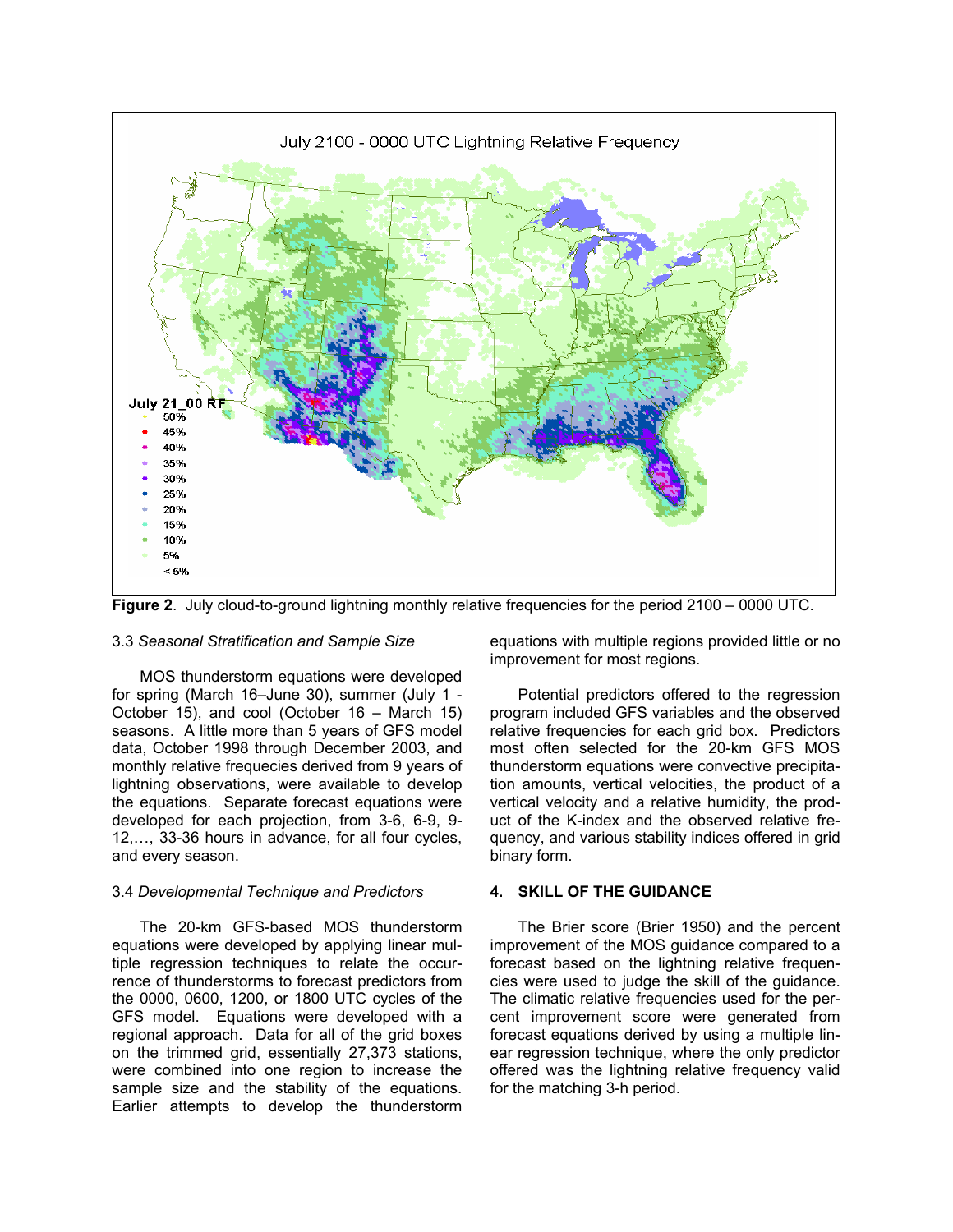Test equations were developed by leaving out the 2003 spring season. Guidance generated from the test equations on the 2003 spring season then provided an independent season for verification. Figure 3 shows the percent improvement over climate in terms of the Brier score, for the 1200 UTC guidance. The guidance for all projections is skillful, showing improvement over climate.



**Figure 3**. Percent improvement in the Brier score of the 3-h thunderstorm guidance over forecasts based on climate. Guidance was generated from the 1200 UTC model run for the spring of 2003.

# **5. FORECAST EXAMPLE**

The thunderstorm event presented in this paper occurred in the early days of a massive severe weather outbreak during the spring of 2003. A sample of a forecast from the 1200 UTC cycle is shown (Fig. 4) for the 3-6 h forecast projection valid 1500–1800 UTC on May 4, 2003. Corresponding lightning observations on a matching grid covering the 1500-1800 UTC period are also shown. The forecast areas which match the occurrence of cloud-to-ground lightning probabilities are in the range of 15–30%. Notice even at this 3- 6 h forecast projection, the probabilities do not get above 30% for this event. Earlier work (Hughes and Trimarco 2004) demonstrated that as we increase the resolution of the MOS probability guidance in time and space, the magnitude of the probabilities decreases, as the likelihood of an event at an exact time and point in space approaches zero. Users may need to adjust their expectations for the magnitude of the probabilities associated with an event at these smaller resolutions. For the aviation community, it may be desirable to produce a categorical thunderstorm product derived from the probabilistic fields

# **6. LAMP THUNDERSTORM GUIDANCE**

Development is also underway to produce new LAMP thunderstorm products for 20-km grid boxes over the CONUS (Charba and Liang 2005). The thunderstorm events for these products are also defined by the occurrence of one or more cloud-to-ground lightning strikes. The thunderstorm probabilities are based on the LAMP technique whereby MOS thunderstorm probabilities are updated on an hourly basis by incorporating observations of lightning strike and radar reflectivity measurements, along with other surface-based observations, topography, and lightning climatology. The LAMP thunderstorm probabilities and categorical forecasts will be available for 2-h periods, including 0-2, 2-4, 4-6,…, and 22-24 hours in advance.

The MOS products are useful strategic planning tools, and forecasts provided by the LAMP guidance with shorter time periods and more frequent updates should provide tactical support. These LAMP thunderstorm products will be particularly useful in the critical 2-8 h time frame.

# **7. FUTURE WORK**

The current GFS-based thunderstorm and severe thunderstorm guidance will be updated for 3-, 6-, 12-, and 24-h periods on a 40-km grid out to 84 h in advance from four cycles, with efforts aimed at improving the severe weather probability guidance. The extended-range thunderstorm guidance out to 192 h in advance will be updated, with the eventual addition of the 1200 UTC cycle package. In addition, GFS MOS thunderstorms will be developed for Alaska.

Eta-based MOS thunderstorm and severe thunderstorm guidance will be updated with model output archived at a higher resolution than MDL's original Eta model archive. Forecast guidance will be generated out to 84 hours in advance for 3-, 6-, 12-, and 24-h periods.

# **8. CONCLUSIONS**

Probabilistic forecasts will become an increasingly valuable tool for decision makers. We believe the increase in temporal and spatial resolution of our thunderstorm guidance will assist the aviation industry in making critical decisions in the earliest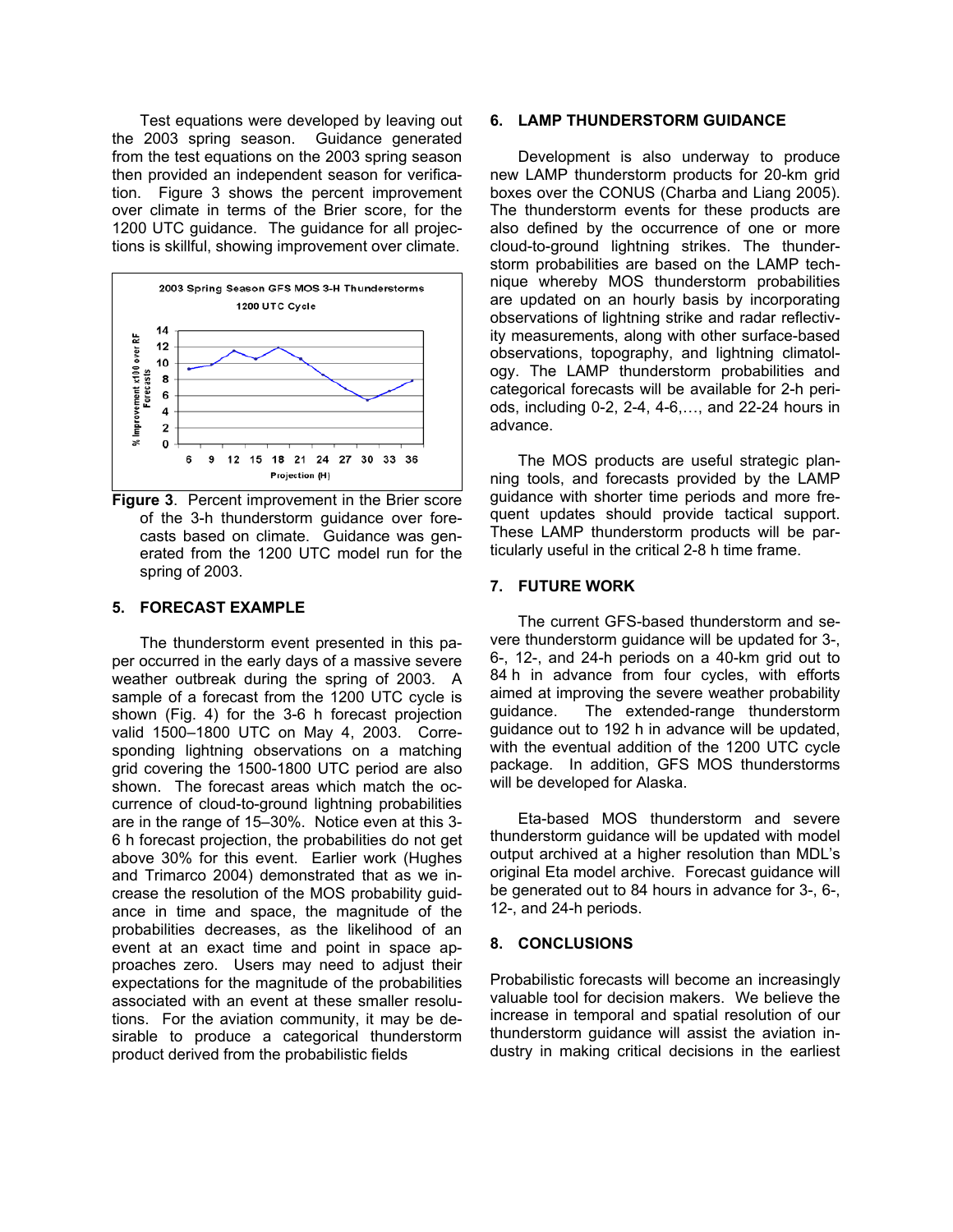

**Figure 4**. The left-side shows the MOS thunderstorm probability guidance valid for a 3-h period ending at 1800 UTC on May 4, 2003. Corresponding cloud-to-ground lightning strikes are shown on the right.

forecast periods. Work is also underway to develop categorical thunderstorm products from both the 20- and 40-km GFS thunderstorm guidance. Statistical techniques will be used to generate the thresholds for categorical forecasts, which will result in a higher probability of detection (POD) and lower false alarm ratio (FAR) than would result from selecting an arbitrary threshold in the probability values. Examples of the categorical forecasts will be presented at the conference. With feedback from the aviation weather community, the thunderstorm probability guidance can be tailored to meet the needs of the users.

# **9. ACKNOWLEDGMENTS**

I would like to thank Dr. Jess Charba for his contributions to the planning of this project, and his efforts in the development of the LAMP thunderstorm guidance. I also thank Rachel Trimarco who assisted me in running many of the MOS software programs used in this development.

NLDN data are provided by the NASA Lightning Imaging Sensor (LIS) instrument team and the LIS data center via the Global Hydrology Resource Center (GHRC) located at the Global Hydrology and Climate Center (GHCC), Huntsville, Alabama, through a license agreement with Global Atmospherics, Inc. (GAI). The data available from the GHRC are restricted to LIS science team collaborators and to NASA EOS and TRMM investigators.

#### **10. REFERENCES**

- Black, T. L., 1994: The new NMC mesoscale Eta model: Description and forecast examples. *Wea. Forecasting,* **9**, 265-278.
- Brier, G. W., 1950: Verification of forecasts expressed in terms of probabilities. *Mon. Wea. Rev.,* **78,** 1-3.
- Charba J. P.and F. Liang, 2005: Automated twohour thunderstorm guidance forecasts. *Preprints Conference on Meteorological Applications of Lightning Data,* San Diego, CA, Amer. Meteor. Soc., CD-ROM, (in preparation).
- Cummins, K. L., M. J. Murphy, E. A. Bardo, W. L. Hiscox, R. B. Pyle, and A. E. Pifer, 1998: A combined TOA/MDF technology upgrade of the U.S. National Lightning Detection Network. *J. Geophys. Res*., **103**, 9035-9044.
- Dallavalle, J. P., M. C. Erickson, and J. C. Maloney, 2004: Model Output Statistics (MOS) guidance for short-range projections. *Preprints 20th Conference on Weather Analysis and Forecasting,* Seattle, WA, Amer. Meteor. Soc., CD-ROM, P6.1.
- Glahn, H. R., and D. A. Lowry, 1972: The use of Model Output Statistics (MOS) in objective weather forecasting. *J. Appl. Meteor.,* **11,** 1203-1211.